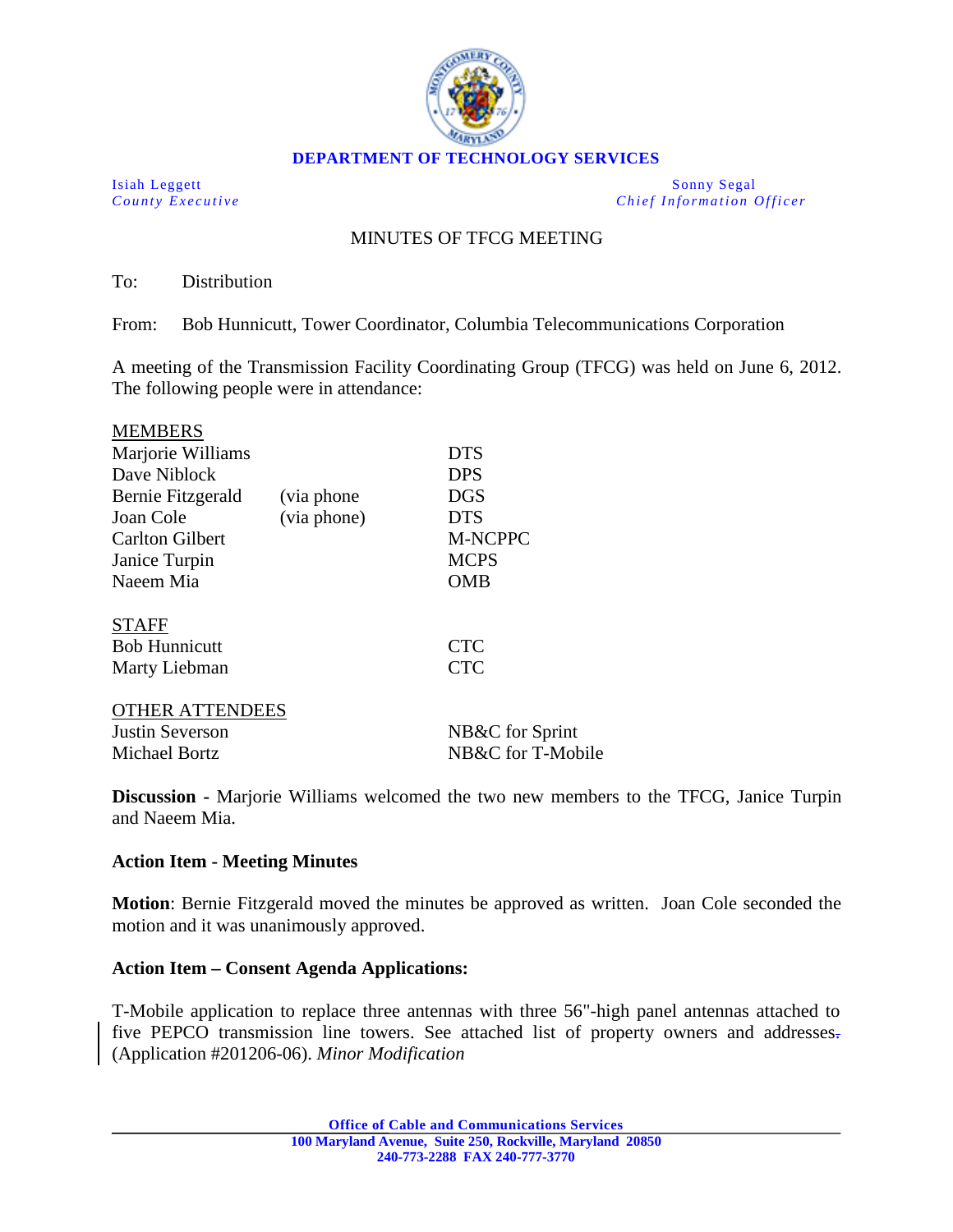Minutes of TFCG Meeting Held June 6, 2012 Page 2 of 4

T-Mobile application to replace three antennas with three 56"-high panel antennas attached to 12 building rooftops. See attached list of property owners and addresses. (Application #201206-09). *Minor Modification*

T-Mobile application to replace three antennas with three 56"-high panel antennas at the 170' level on a  $190-190$ -high lattice tower on CNS Microwave property at 15030 Frederick Road in Rockville (Application #201206-11). *Minor Modification*

T-Mobile application to replace three antennas with three 56"-high panel antennas atop two buildings. See attached list of property owners and addresses. (Application #201206-12). *Minor Modification*

T-Mobile application to replace six antennas with seven antennas—, six 56"-high panel antennas and one 15"-wide dish antenna— at the 65' level atop a 53'-high building on Shady Grove Medical II LLC property at 9850 Key West Avenue in Rockville (Application #201206-14). *Minor Modification*

T-Mobile application to replace existing antennas atop three buildings: replace existing antennas with  $\div$ six 65"-high panel antennas each at on both NIH Building #10 and Grosvenor House, and replace existing antennas with three 56"-high panel antennas at the Rebecca Building. See attached list of property owners and addresses. (Application #201206-16). *Minor Modification*

Sprint application to replace three panel antennas with four antennas—, three 56"-high panel antennas and one 2'-wide dish antennas— at the 75' and 77' levels within at the steeple atop an approximately 45'-high church on Hughes United Methodist Church property at 10700 Georgia Avenue in Wheaton (Application #201206-17). *Minor Modification*

AT&T application to replace one antenna with one 72"-high panel antenna at the 102' level on a 129'-high lattice tower on American Tower Inc. property at 12419 Middlebrook Road in Germantown (Application #201206-18). *Minor Modification*

**Discussion:** Applicants noted that the antenna size shown on several of the items were incorrect. Bob Hunnicutt said he would note it and make corrections as appropriate.

**Motion:** Dave Niblock moved that the Consent Agenda be recommended. Carlton Gilbert seconded the motion and it was unanimously approved.

## **Regular Agenda**

**Action Item -** T-Mobile application to replace three antennas with three 56"-high panel antennas on a 300'-high lattice tower on Montgomery College property at 20200 West Observation Drive in Germantown (Application #201205-08). *Minor Modification*

Bob Hunnicutt summarized the application, noting that because 1) the same tower also supports County public safety radio antennas, and 2) because a structural analysis provided with the Cricket application for the same tower which also supports County public safety radio antennas showed that structural modifications were necessary to attach three antennas, the Tower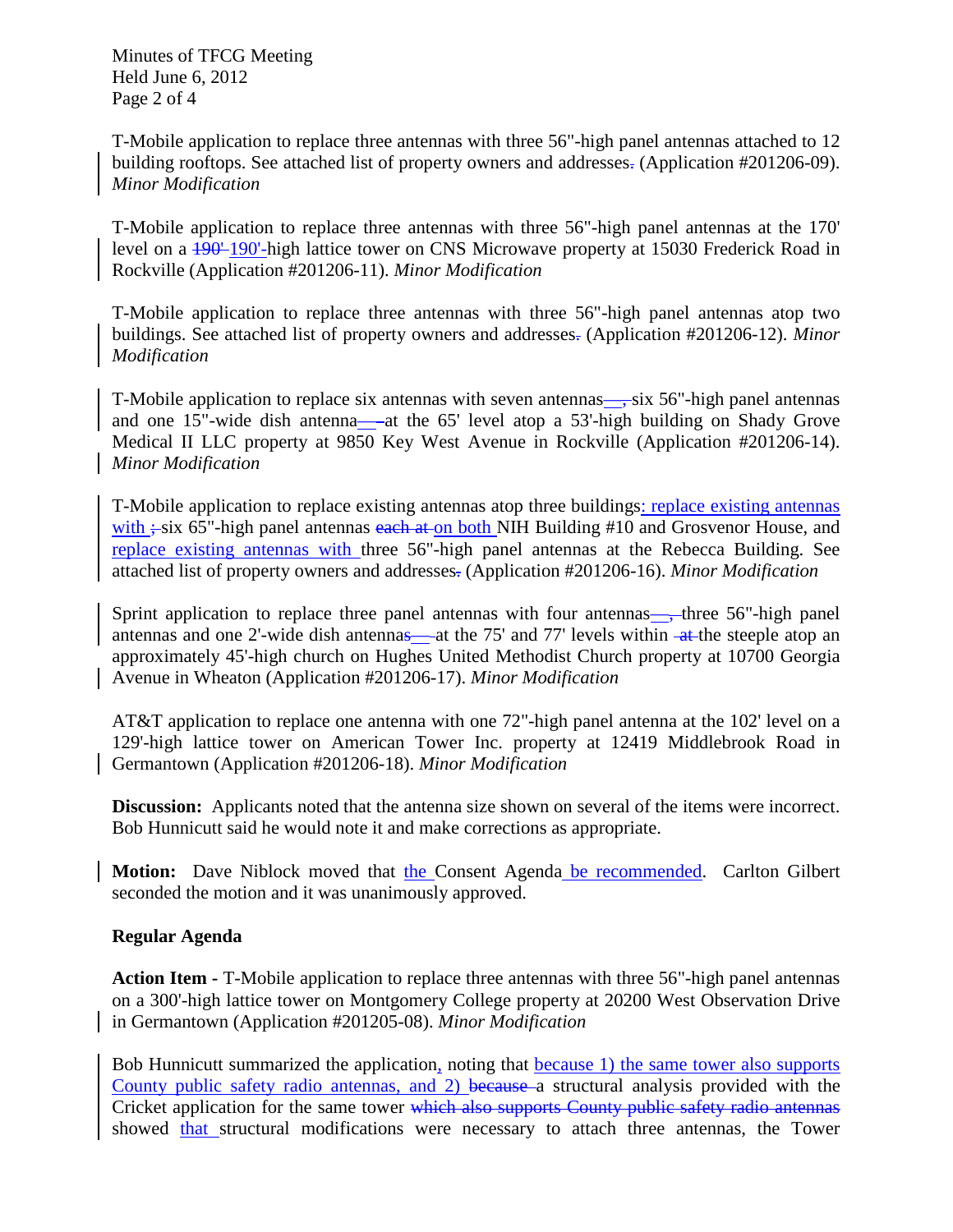Minutes of TFCG Meeting Held June 6, 2012 Page 3 of 4

Coordinator's recommendation for this application is conditioned on submission of a structural analysis report at time of permitting which states that the tower can support the new heavier T-Mobile antennas.

**Motion:** Carlton Gilbert moved that the Consent Agendaapplication be recommended as conditioned. Janice Turpin seconded the motion and it was unanimously approved.

**Action Item -** Cricket application to attach three 72"-high panel antenna at the 117' level on a 250'-high lattice tower on Montgomery College property at 20200 Observation Drive in Germantown (Application #201205-11). *Co-location*

Bob Hunnicutt noted that as explained for the T-Mobile application above, based on the structural analysis provided with this application, the recommendation is  $c$ Conditioned on completing the structural modifications per the structural analysis report dated May 2, 2012, prior to attaching the antennas.

Motion: Carlton Gilbert moved that the application be recommended as conditionedConsent Agenda. Janice Turpin seconded the motion and it was unanimously approved.

**Action Item -** T-Mobile application to replace three antennas with three 56"-high panel antennas attached to six disguised support structures, and six antennas with six 56"-high panel antennas at one disguised monopole on WSSC property. See attached list of property owners and addresses. (Application #201206-07). *Minor Modification*

**Motion:** Carlton Gilbert moved that the application be recommended Consent Agenda. Naeem Mia seconded the motion and it was unanimously approved.

**Action Item -** T-Mobile application to replace three antennas with three 56"-high panel antennas on four monopoles. See attached list of property owners and addresses. (Application #201206- 08). *Minor Modification*

Bob Hunnicutt explained that because one of the sites listed on this application is a MCPS site, the recommendation is conditioned on approval by the public schools.

Motion: Carlton Gilbert moved that the application be recommended as conditionedConsent Agenda. Bernie Fitzgerald seconded the motion and it was unanimously approved with Janice Turpin abstaining.

**Action Item -** T-Mobile application to replace six antennas with six 56"-high panel antennas attached to two WSSC water tanks. See attached list of property owners and addresses. (Application #201206-10). *Minor Modification*

Bob Hunnicutt summarized the application, noting that the recommendation is conditioned on approval by WSSC.

**Motion:** Joan Cole moved that the application be recommended as conditionedConsent Agenda. Carlton Gilbert seconded the motion and it was unanimously approved.